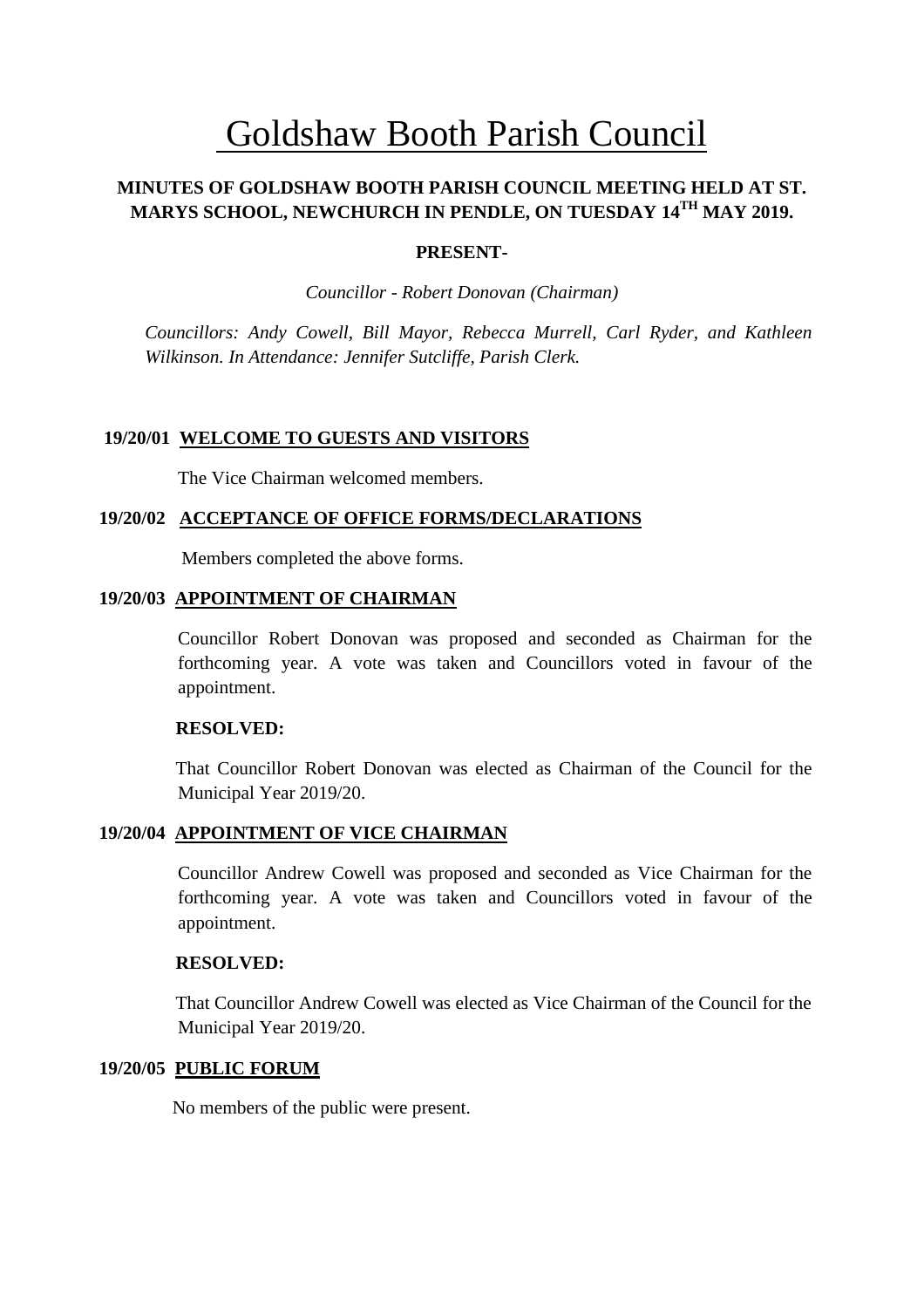## **19/20/06 APOLOGIES FOR ABSENCE**

An apology for absence was received from Councillor Chris Stuttard.

# **19/20/07 DECLARATIONS OF INTEREST**

There were no declarations of interest.

#### **19/20/08 MINUTES**

#### **RESOLVED:**

That the Minutes of the meeting held on Tuesday  $9<sup>th</sup>$  April 2019 be approved as a correct record.

#### **19/20/09 MATTERS OUTSTANDING FROM MINUTES**

- (a) Councillor Ryder had spoken to the occupants of Sparable House who were agreeable for the Parish Council to undertake gardening work adjacent to the property. Councillor Wilkinson is still attempting to contact the owner of the property.
- (b) Councillor Ryder had obtained an estimate from the gardener for weed killing and as discussed at the last meeting, had instructed him to go ahead before BKV judging begins.

# **19/20/10 APPOINTMENTS OF REPRESENTATIVES ON OUTSIDE BODIES**

Members considered representatives on outside bodies.

# **RESOLVED:**

That the representatives are as follows:-

- a) Barrowford and Western Parishes: Councillor Donovan, Deputy, Councillor Wilkinson.
- b) Safe Lanes Group: Councillor Stuttard, Deputy, Councillor Cowell.

# **19/20/11 ANNUAL REVIEW OF STANDING ORDERS**

Members reviewed and considered the Standing Orders and felt that no amendments or changes were required at the present time.

## **RESOLVED:**

That the Standing Orders are approved

# **19/20/12 ANNUAL REVIEW OF FINANCIAL REGULATIONS**

 Members reviewed and considered the Financial Regulations and felt that no amendments or changes were required at the present time.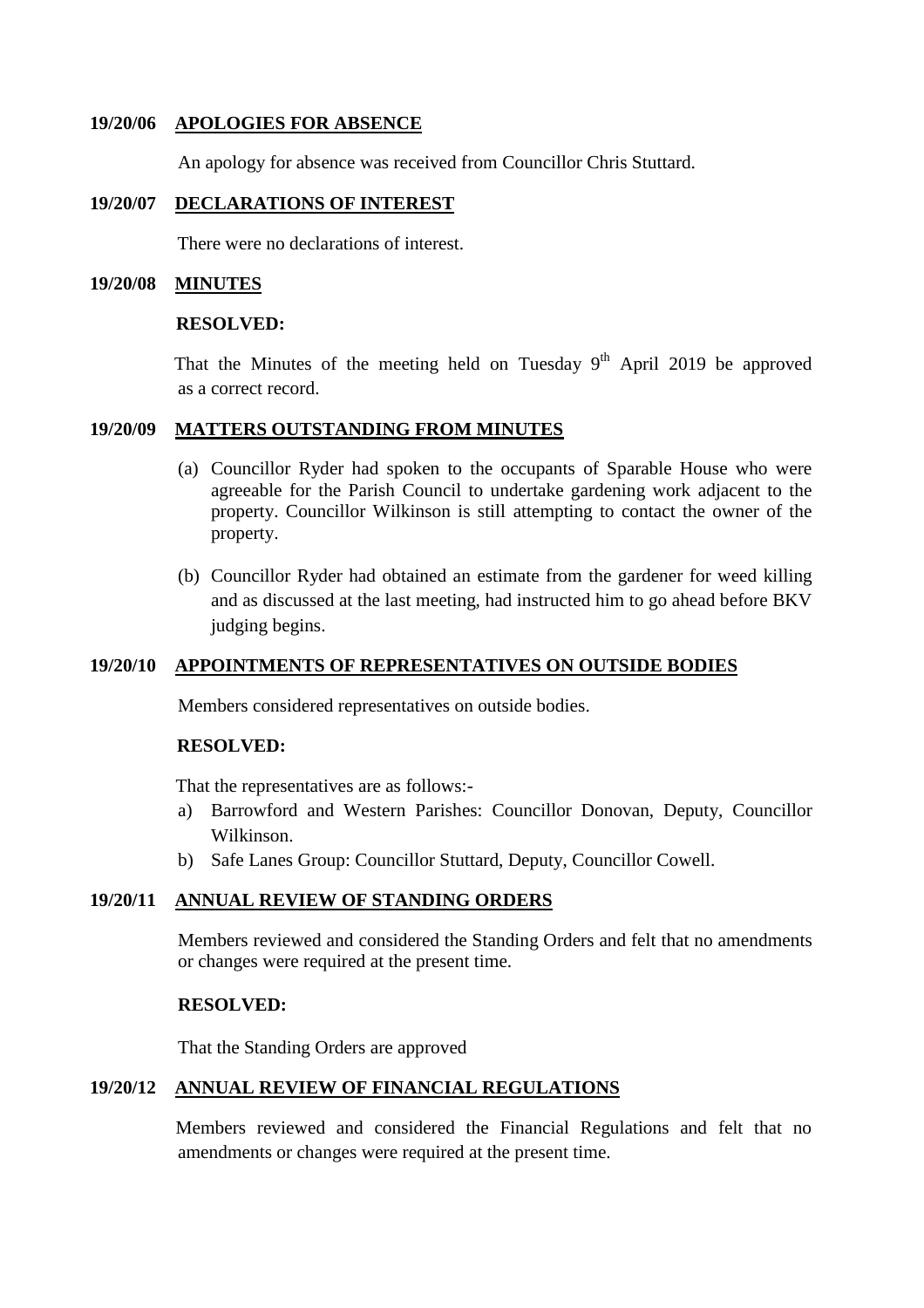# **RESOLVED:**

That the Financial Regulations are approved.

# **19/20/13 REVIEW OF GIFTS OR HOSPITALITY**

#### **RESOLVED:**

That no gifts or hospitality were declared.

# **19/20/14 ANNUAL REVIEW OF RISK ASSESSMENTS**

Members considered the Risk Assessments and felt that no amendments or changes were required at the present time.

#### **RESOLVED:**

That the Risk Assessment schedule was approved.

# **19/20/15 ANNUAL REVIEW OF COMPLAINTS POLICY**

Members reviewed the complaints policy.

#### **RESOLVED:**

That no changes or amendments were necessary at the present time.

# **19/20/16 ANNUAL REVIEW OF ASSET REGISTER**

Members reviewed the Asset Register. The new grit bin at Sabden Fold is to be added onto the register.

# **RESOLVED:**

That the grit bin would be added.

# **19/20/17 REPORTS FROM CHAIRMAN, PARISH COUNCILLORS AND CLERK**

#### Councillor Murrell

Discussed the dry stone wall repair bid and will obtain quotes for the wall repairs at Sabden Fold.

# Councillor Wilkinson

A stile along Footpath No 20 in Spenbrook (adjacent to the mill) was in need of repair. The Clerk will report this defect to Tom Partridge at PBC.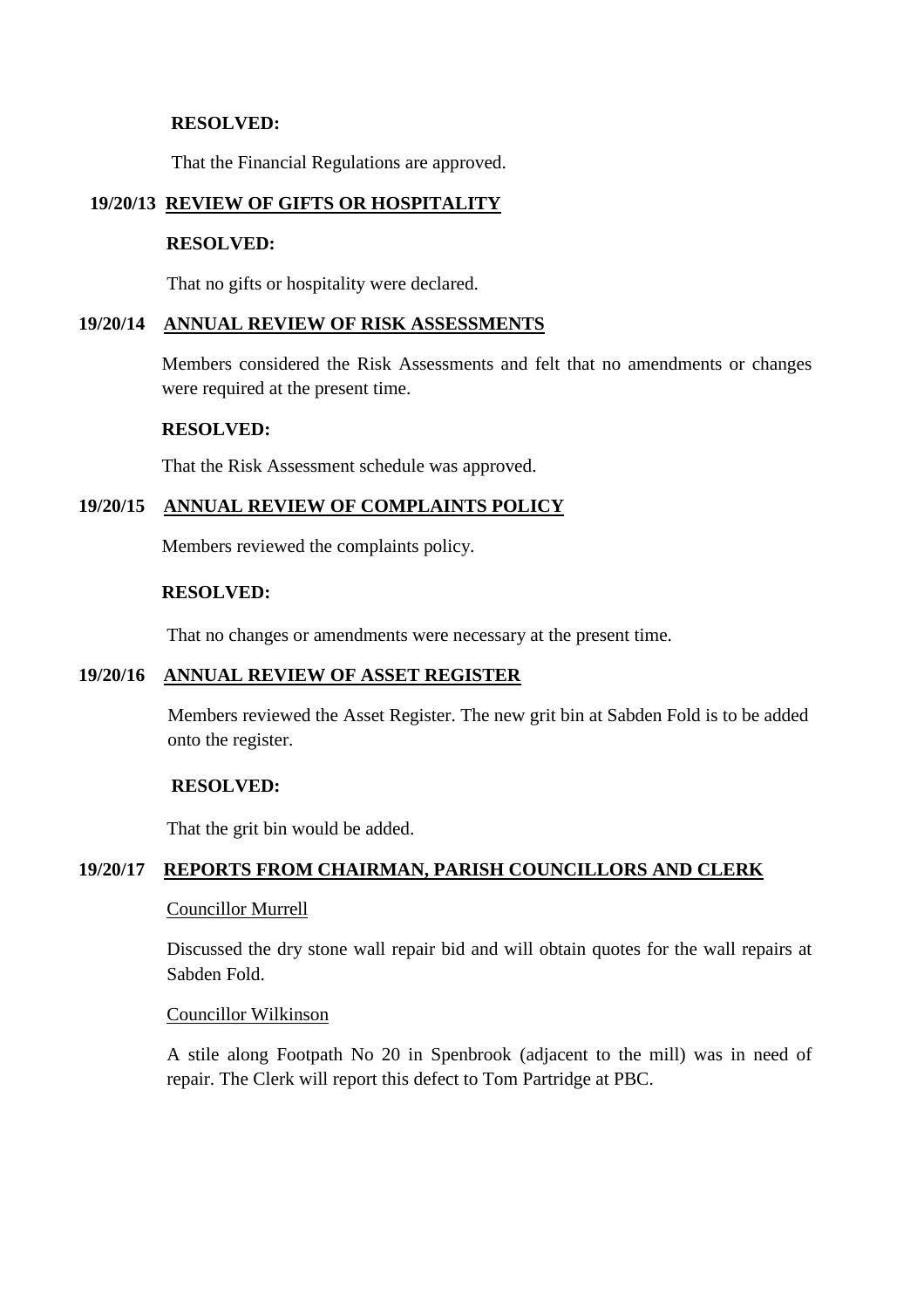# Councillor Cowell

Discussed whether the residents email should continue. It was agreed that this will continue for the time being and the topic will be reviewed over the next few months. Councillor Donovan will coordinate the entry for the Parish Magazine.

# **19/20/18 BEST KEPT VILLAGE COMPETITION**

The tidy up day is to take place from 10.30am this Saturday  $(18<sup>th</sup>$  May 2019). Councillors Wilkinson & Murrell will coordinate the volunteers and refreshments will be provided.

# **RESOLVED:**

That the information is noted.

# **19/20/19 CAPITAL BIDS**

Members discussed the item and it was agreed that two capital bids would be submitted to Barrowford and Western Parishes Committee.

# **RESOLVED:**

That bids would be submitted as follows:-

- (1) £1000 to purchase a notice board for Sabden Fold.
- (2) £2000 towards refurbishing the ginnel between Osborne Terrace and Gorrell Close.

Councillor Ryder joined the meeting.

# **19/20/20 DEVELOPMENT OF SPENBROOK MILL**

No progress had been made since last month's meeting.

# **RESOLVED:**

- (a) That the Clerk will write to Laurence Daw (Cheshire Estates) advising him of the BKV competition and requesting that the mill site be tidied.
- (b) That he will be invited to return to the June or July meeting to provide an update/ presentation on how the site will progress.

# **19/20/21 CCTV**

Councillor Ryder advised members that he is still awaiting a third quotation.

# **RESOLVED:**

(a) That this will be discussed again at next month's meeting with a view to appointing a contractor.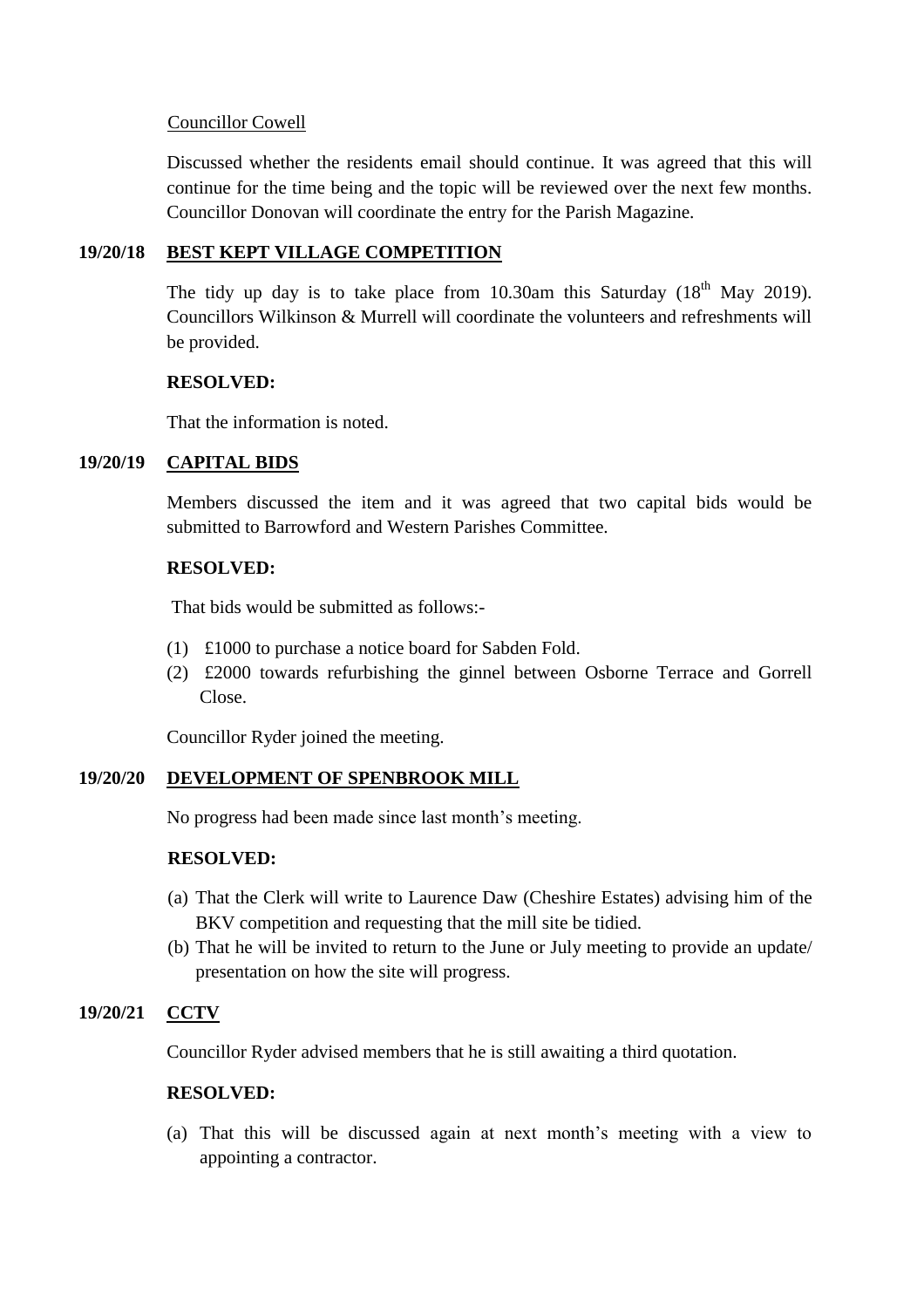(b) That the Clerk will contact Roughlee PC to request information on their CCTV policy.

# **19/20/22 PLANNING APPLICATION – 19/0259/FUL**

Members discussed the planning application.

## **RESOLVED:**

That the Clerk will advise PBC of their objections on the grounds previously highlighted - noise, effects on the highway and lack of car parking space.

#### **19/20/23 SECTION 106 MONIES**

Members briefly discussed the 106 monies.

#### **RESOLVED:**

That the Chairman and Clerk will speak to PBC to clarify what projects the funds can be utilised towards and also in the event that the mill development does not go ahead, whether the 106 monies would still be available or refunded.

# **19/20/24 PARISH MAINTENANCE**

Councillors discussed jobs to be completed this month. The gardener has completed the weed spraying in the village and summer plants will be purchased. Councillor Donovan will continue to maintain the barrier baskets in Newchurch and Councillor Ryder will continue to water the church garden. A hose pipe will be run in the field at the back of the garden to make watering easier.

#### **RESOLVED:**

That Councillor Donovan will purchase plants up to the value of £120.00 for the barrier baskets. The broken plant pot adjacent to the Boskins will be replaced with a purchase price up to the value of £30.00.

# **19/20/25 INTERNAL AUDIT**

Members discussed the Internal Audit report.

#### **RESOLVED:**

That the report was accepted.

# **19/20/26 EXTERNAL AUDIT – APPROVAL OF ANNUAL GOVERNANCE AND ACCOUNTABILITY RETURN SECTIONS 1 AND 2 AND CERTIFICATE OF EXEMPTION**

The Clerk presented the Annual Governance and Accountability Return 2018/19 and discussed the Certificate of Exemption, Internal Audit Report, Section 1 and Section 2 of the return.